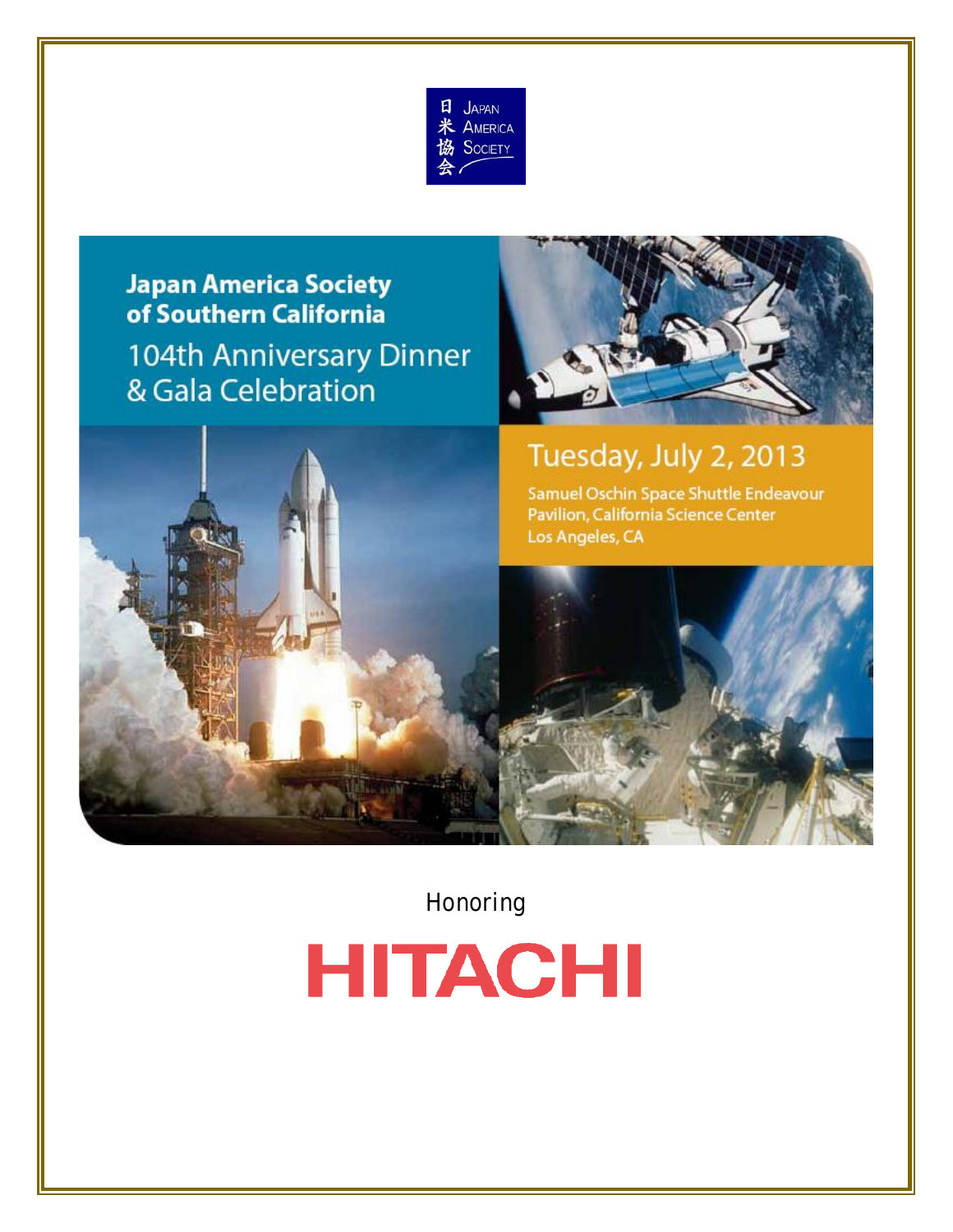The Japan America Society of Southern California cordially invites you to participate in our 104<sup>th</sup> Anniversary Dinner & Gala Celebration!

It will take place on the evening of **Tuesday, July 2, 2013** inside the Samuel Oschin Space Shuttle Endeavour Display Pavilion at the California Science Center, 700 Exposition Park Drive, Los Angeles, California 90037.

Hitachi, Ltd. will serve as our 104<sup>th</sup> Anniversary Dinner & Gala's special honoree. We are pleased to honor Hitachi, Ltd. for contributions to the U.S.–Japan relationship through business, technological contributions, corporate social responsibility and its support for educational programs in the United States.

We suspect you receive innumerable requests to sponsor and attend dinners supporting worthy organizations. But how many of them provide you and your guests with the opportunity to enjoy dining and socializing under the wings of the Space Shuttle Endeavour?

Your support will benefit the Japan America Society of Southern California, a 501(c)(3) nonprofit, educational and charitable organization. Founded in 1909 to build economic, cultural, governmental and personal relationships between the peoples of Japan and America, the Society is the West Coast's premier forum for providing unique opportunities for individuals and corporations to become involved in the Japan—U.S. relationship. Your support for the 104<sup>th</sup> Anniversary Dinner & Gala will be a strong affirmation of the longstanding mission of the Society to promote productive business and personal relationships between the peoples of our two countries.

Furthermore, your support will help benefit the ongoing administration of the Society's **2011 Japan Relief Fund**, which was created just hours after 3/11 and has raised nearly **\$1.5 Million** to help with immediate relief and long-term rebuilding of devastated areas of Tohoku. 100% of the funds raised have been and continue to be sent to Japan with all overhead and administration being paid for by the Japan America Society of Southern California.

If you would like more information, particularly about the *VIP Pre-Reception* or the attractive sponsorship opportunities this event offers, please contact the Society's president, Douglas Erber, by email at erber@jas-socal.org.

We look forward to seeing you on July 2, 2013!

Yours sincerely,

Terry S. Hara Douglas Montgomery

Chairman, JASSC Chair, 104<sup>th</sup> Anniversary Dinner

Japan America Society of Southern California Reply Address: 1411 West 190<sup>th</sup> Street, Suite 380, Gardena, CA 90248-4324 tel +1 (714) 717-6820 JAS104Gala@jas-socal.org www.jas-socal.org

**Japan America Society of Southern California's Tax I.D. # 95-2021853 - The Society is a qualified 501(c)(3)** nonprofit, charitable and educational organization and a majority of your donation should be tax deductible.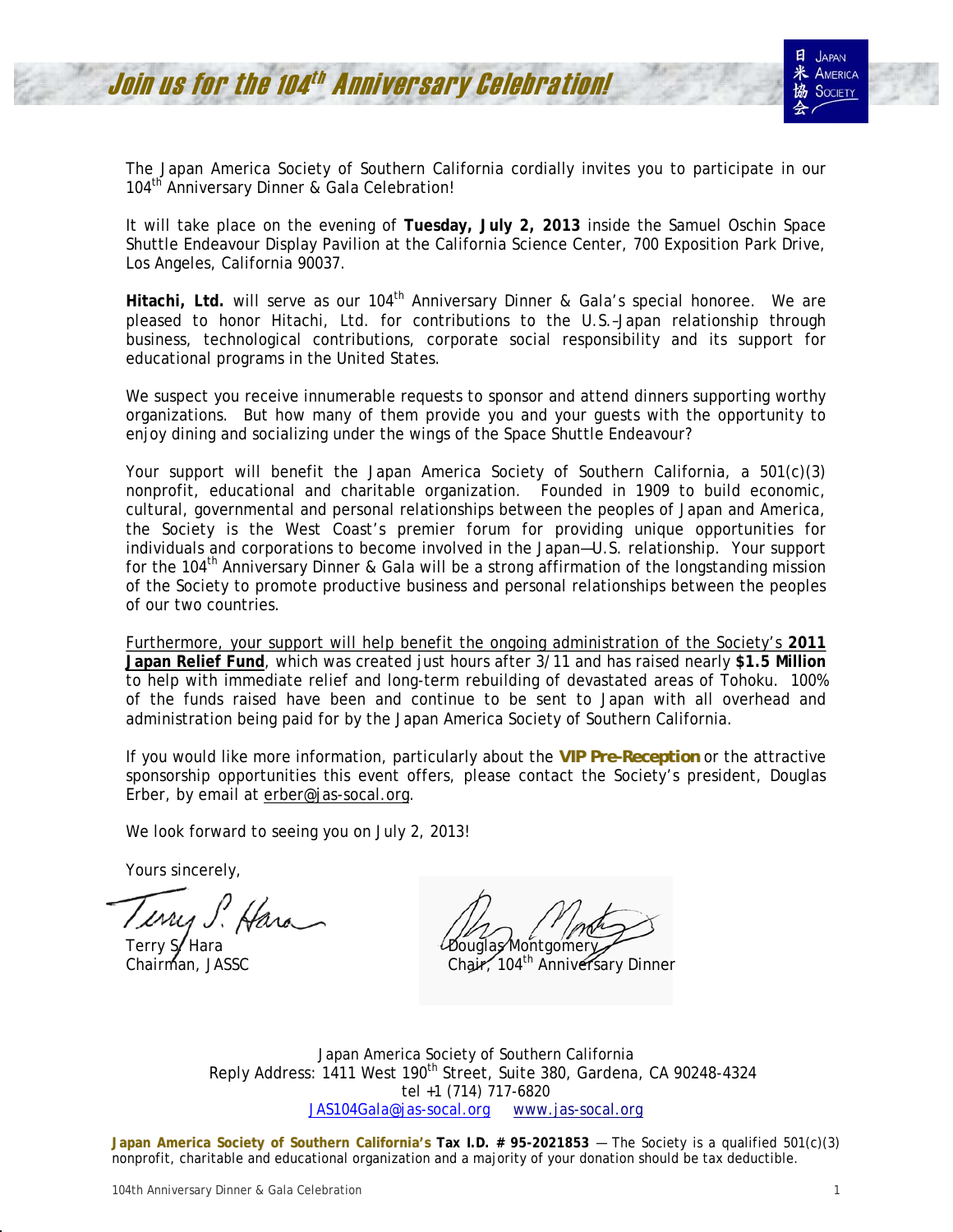# 104 th Anniversary Gala Sponsorship Opportunities





- z **DIAMOND DINNER SPONSOR …………………………………………………..……\$ 35,000**
	- VIP Pre-Reception for 40 quests with bartender and tray passed hors d'oeuvres
		- Most preferred seating for 40 guests
		- Two full page ads in the Gala Tribute CD Diamond Dinner Sponsor section
		- Recognition in all print/electronic media materials
	- Your company logo with homepage link prominently displayed on the JAS website
- z **DINNER SPONSOR ……….……………………………………………………………..…\$ 25,000**
	- VIP Pre-Reception for 30 guests with bartender and tray passed hors d'oeuvres
	- Most preferred seating for 30 guests
	- Two full page ads in the Gala Tribute CD Dinner Sponsor section
	- Recognition in all print/electronic media materials
	- Your company logo with homepage link prominently displayed on the JAS website

#### z **RECEPTION SPONSOR ……………………………………………………………....…\$ 20,000**

- VIP Pre-Reception for 20 guests with bartender and tray passed hors d'oeuvres
- Most preferred seating for 20 guests
- Two full page ads in the Gala Tribute CD Reception Sponsor section
- Recognition in all print/electronic media materials
- Your company logo with homepage link prominently displayed on the JAS website
- z **WINE SPONSOR ……………………………………………………………………….…..\$ 15,000**
	- Entrance to VIP Pre-Reception for 10 guests
	- Preferred seating for 10 guests
	- Full page ad in the Gala Tribute CD Wine Sponsor section
	- Recognition in all print/electronic media materials
	- Your company logo with homepage link prominently displayed on the JAS website



- z **PLATINUM TABLE SPONSOR ………………………………………..………………\$ 12,000**
	- Entrance to VIP Pre-Reception for 6 guests
	- Preferred seating for 10 guests
	- Full page ad in the Gala Tribute CD Platinum Sponsor section
	- Recognition in all print/electronic media materials

- Entrance to VIP Pre-Reception for 4 guests
- Preferred seating for 10 guests
- Full page ad in the Gala Tribute CD Gold Sponsor section
- Recognition in all print/electronic media materials
- z **SILVER TABLE SPONSOR ………………………………………………………..………\$ 4,000**
	- Seating for 10 guests
	- Full page ad in the Gala Tribute CD Silver Sponsor section
	- Recognition in all print/electronic media materials
- z **Individual Seat …………………………….……………………………………………………\$ 325**

**Japan America Society of Southern California's Tax I.D. # 95-2021853 — The Society is a qualified 501(c)(3)** nonprofit, charitable and educational organization and a majority of your donation should be tax deductible.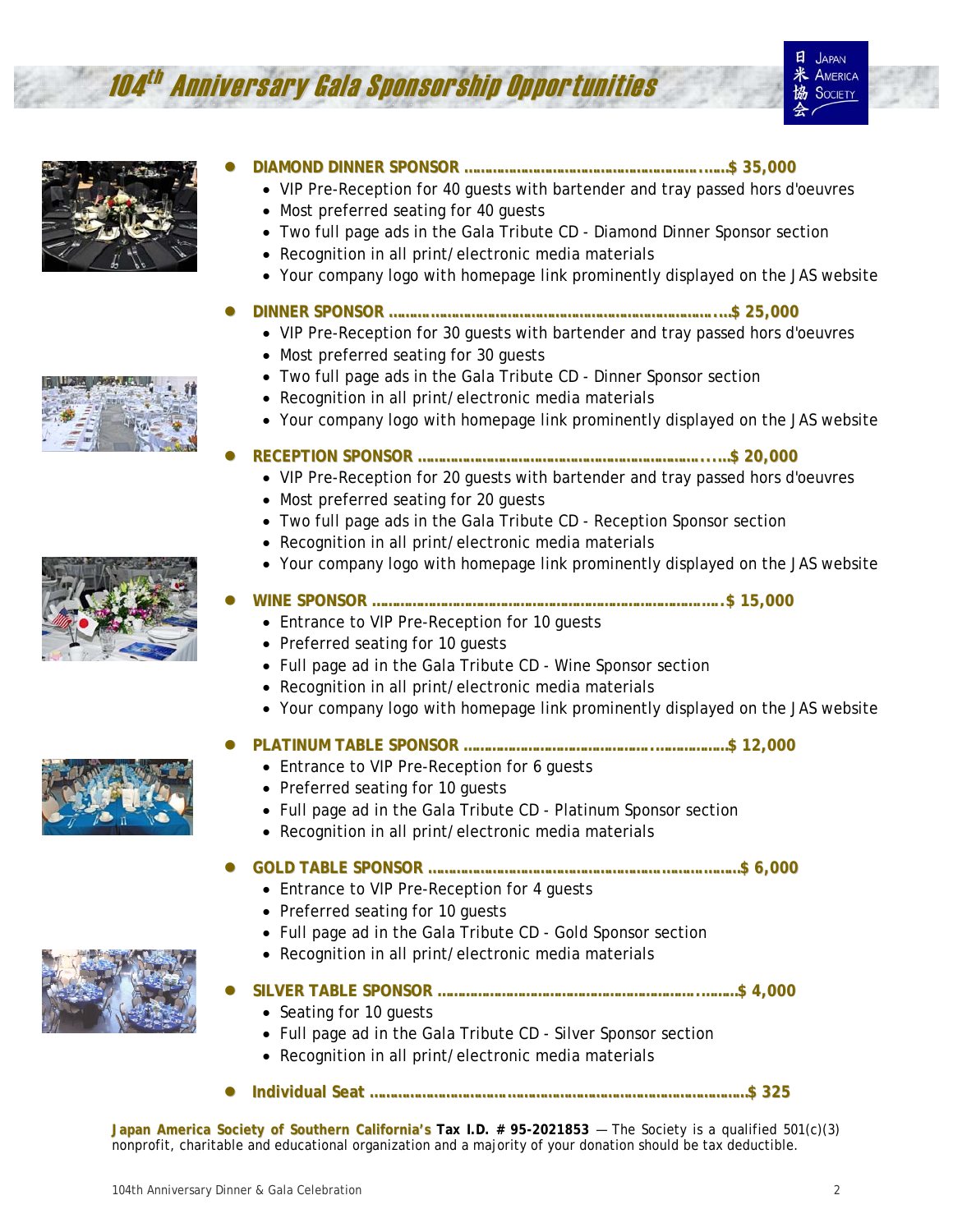

**All 104th Anniversary Gala Silent Auction Donations will be recognized:**

- Name listed as 104<sup>th</sup> Anniversary Gala Silent Auction Donor in all print/electronic media materials
- Recognition in the Gala Tribute CD
- Company name and homepage link on the Japan America Society website

#### **I/we would like to donate the following for the SILENT AUCTION:**

| Item(s): | Value*: |  |
|----------|---------|--|
|          |         |  |
|          |         |  |
|          |         |  |

**\* For IRS reporting purposes (Form 8282), please provide your Tax ID # if the item is valued over \$500.**  Tax ID # \_\_\_\_\_\_\_\_\_\_\_\_\_\_\_\_\_\_\_\_\_\_\_\_\_\_

**Please provide a detailed description that will be included in the Silent Auction Catalogue:**

#### **Are there any exclusions, expirations and/or restrictions?**

# **I/we would like to be recognized by:** □ **Company Name** □ **Individual Name**

| Phone $#$ | E-mail <u>__________________</u> |  |
|-----------|----------------------------------|--|
|           |                                  |  |

#### □ **I/we authorize JASSC to use the donated items as they see best to maximize its fundraising impact, which might include packaging with other items.**

For more information, please call tel +1 (714) 717-6820 or e-mail JAS104Gala@jas-socal.org

**Japan America Society of Southern California's Tax I.D. # 95-2021853 - The Society is a qualified 501(c)(3)** nonprofit, charitable and educational organization and a majority of your donation should be tax deductible.

104th Anniversary Dinner & Gala Celebration 3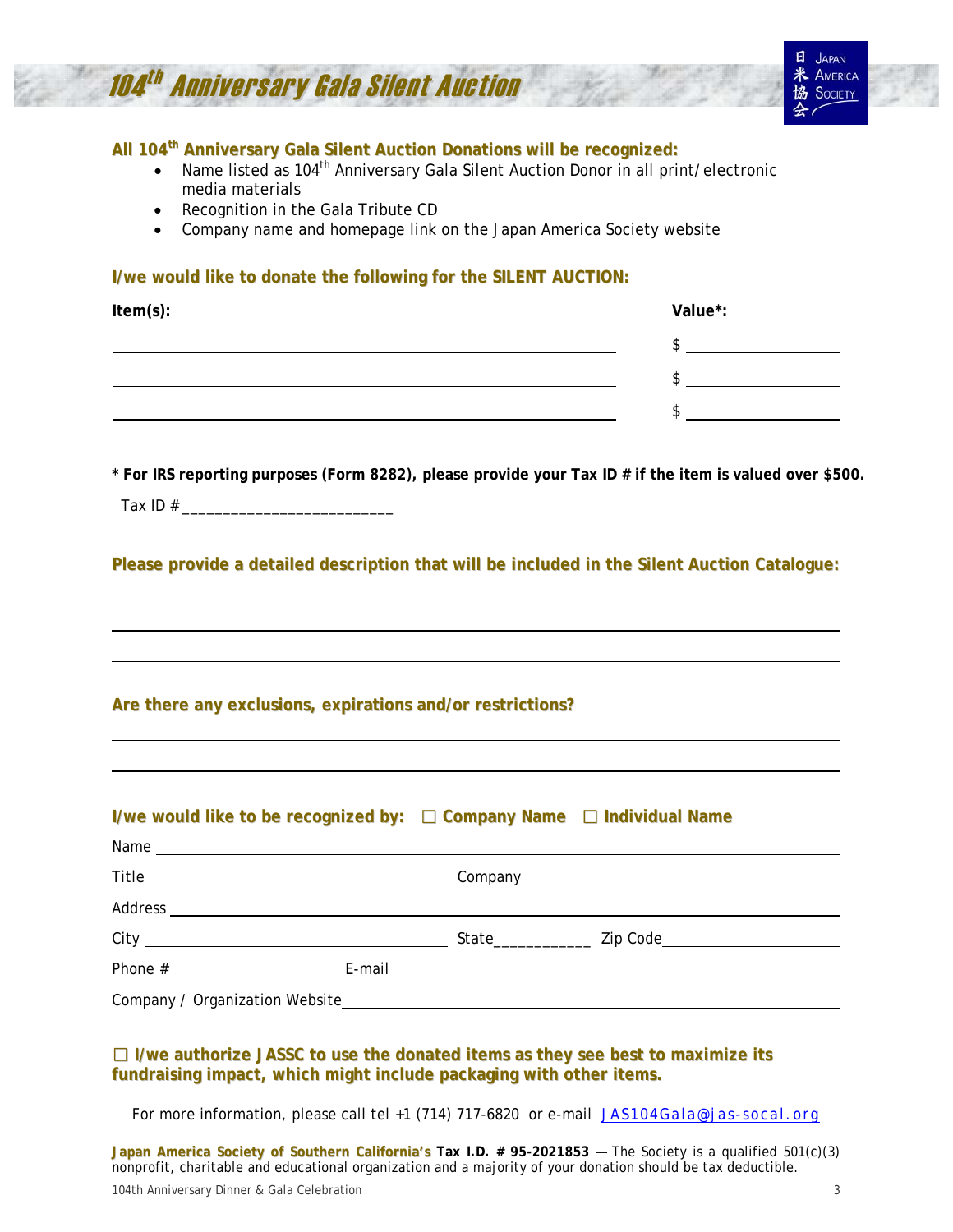



**JAPAN AMERICA** SOCIETY



The 104<sup>th</sup> Anniversary Gala Tribute CD will be distributed to all sponsors and quests attending the 104<sup>th</sup> Anniversary Dinner & Gala, advertisers and donors, and it will be available for viewing online after the event.

# **Advertisement Specifications & Pricing for the 104th Anniversary Gala Tribute CD**

|  | ● Tribute CD Case Back Cover (5.375" x 4.625") Color \$3,000 |  |
|--|--------------------------------------------------------------|--|
|  | • Second Page (after Front Cover) (7.5" x 10") Color\$2,500  |  |
|  |                                                              |  |
|  |                                                              |  |
|  |                                                              |  |
|  |                                                              |  |
|  |                                                              |  |

# **Advertisement submission deadline is Friday, May 31, 2013**

# **What type of files can be sent?**

- Acrobat ".pdf " file via email (press optimized, embed all fonts, high resolution)
- Mail a disk and proof sheet (advertisements can be supplied on CD or DVD) Include all images, fonts and logos. MAC files only. Photoshop ".tiff " file at 350 dpi.

# **Email to:**

**df.design@verizon.net and cc JAS104Gala@jas-socal.org**  With subject line "104<sup>th</sup> Anniversary Gala Tribute CD Ad" Please save file as: Your company name, not numbers Please call: +1 (562) 437-3021 **Please fax a laser proof to:** +**1 (562) 437-3405 (attn: 104th Anniversary Tribute CD Ad)** 

# **Regular Mail:**

#### **Dann Froehlich Design**

947 Pine Avenue, Long Beach, California, 90813 USA fax +1 (562) 437-3405 tel +1 (562) 437-3021